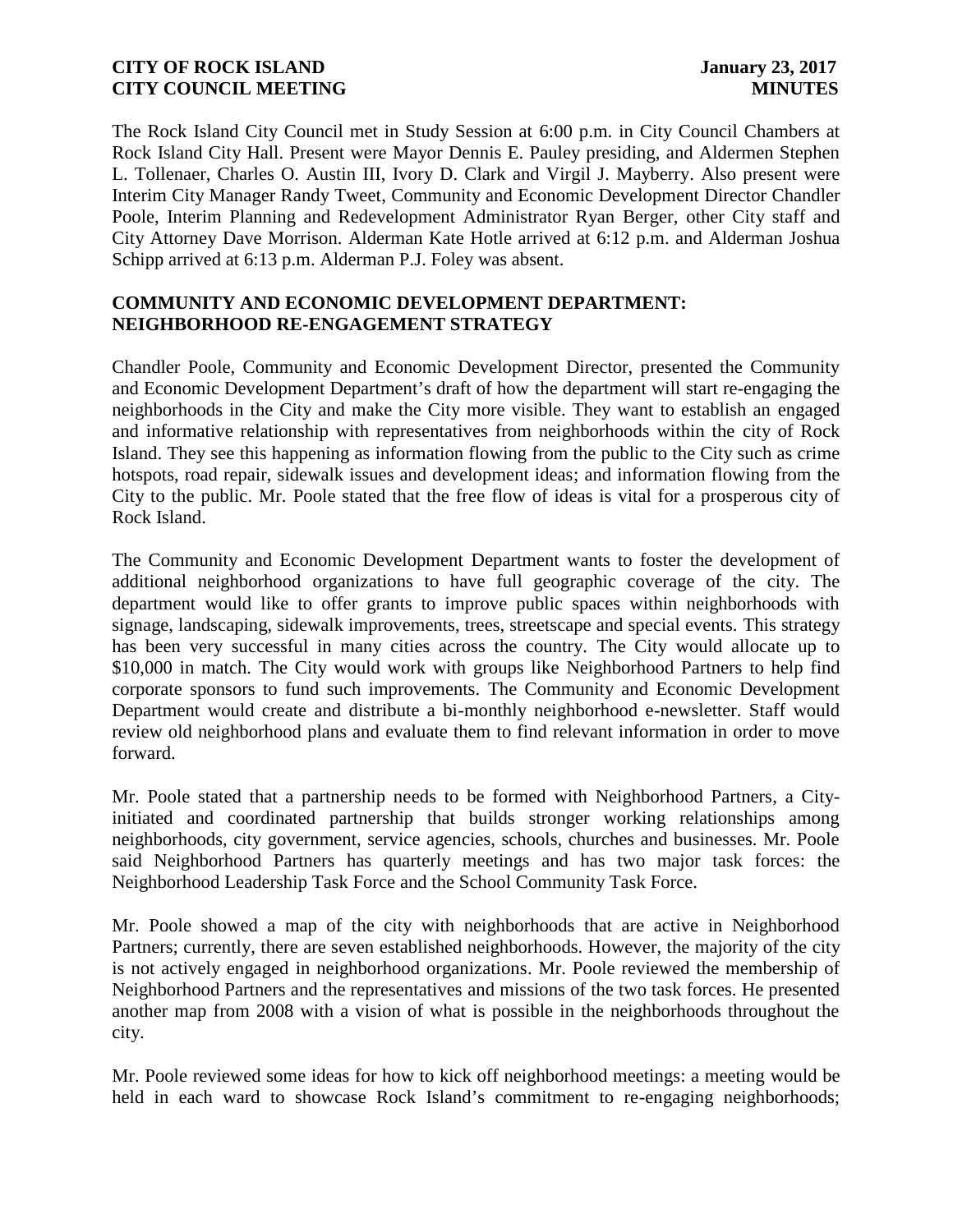meetings would have a short presentation and question/answer session for residents; and the Mayor, Alderman and department directors would be introduced. Public Works could explain projects that are taking place in the ward; Police could discuss crime stats in the ward; Finance could present a "State of the Budget;" and the Community and Economic Development Department could discuss developments within the area. From these meetings, a contact list could be generated with people interested in receiving the e-newsletter, *Neighborhood News*. Paper copies of the first edition of the newsletter would also be distributed.

Mr. Poole presented proposed content, distribution and creation of the Neighborhood e newsletter and showed a preliminary template. It would be produced by the Community and Economic Development Department, but provide brief highlights of news from all city departments.

Mr. Poole reviewed other ideas for building relationships between the neighborhoods and the City: "Cops and Freezer Pops," a program already in place with police passing out popsicles during the hottest days; neighborhood block parties with police and fire vehicles provided for children to explore and games set up by the Parks Department; programming by the Library at neighborhood meetings; presentations by local neighborhood historians about their neighborhoods; Public Safety Day with the Police, Fire and Public Works Departments as a way to engage the community and children; and facility tours for schools and youth groups (Police, Fire and Public Works Departments and wastewater treatment plant). Mr. Poole said that being a part of neighborhood events is important. Mr. Poole stressed this is just a rough draft; they will find even more possibilities for re-engaging the neighborhoods when they involve the Council, department heads and the public in discussions.

Mr. Poole explained how the neighborhood grants he is proposing have been successful in other communities such as Bloomington, Illinois and West Lafayette, Indiana. The Neighborhood Improvement grants should require a 10% match from the neighborhood. They can be small and simple grants of less than \$1,000 with a \$1 to \$1 match from the City. Many neighborhoods create an identity through logos and signage, emphasizing their uniqueness as a neighborhood.

Mr. Poole reviewed a timeline of various tasks to be completed and when they would be started. He stressed that the Neighborhood Re-Engagement Strategy is a living, breathing plan and it will take some time to implement. He said the next steps are to review the strategy at department meetings and work with each individual department; research, review and design the newsletter; and identify civic partners including religious and other organizations, non-profits and businesses who can help the City move forward with the strategy. The neighborhood re-engagement strategy is something the Community and Economic Development Department staff wants to do and Mr. Poole hopes it is something the City wants to do.

Alderman Austin asked what was already in place, what are the best practices, what needs re working and if the strategy has been reviewed by anyone outside the department. Mr. Poole said the strategy has not been presented to anyone or any group outside of the City yet. He also said he liked the neighborhood plans that are already in place; some of the older plans are not fresh, but there are some elements that could be used.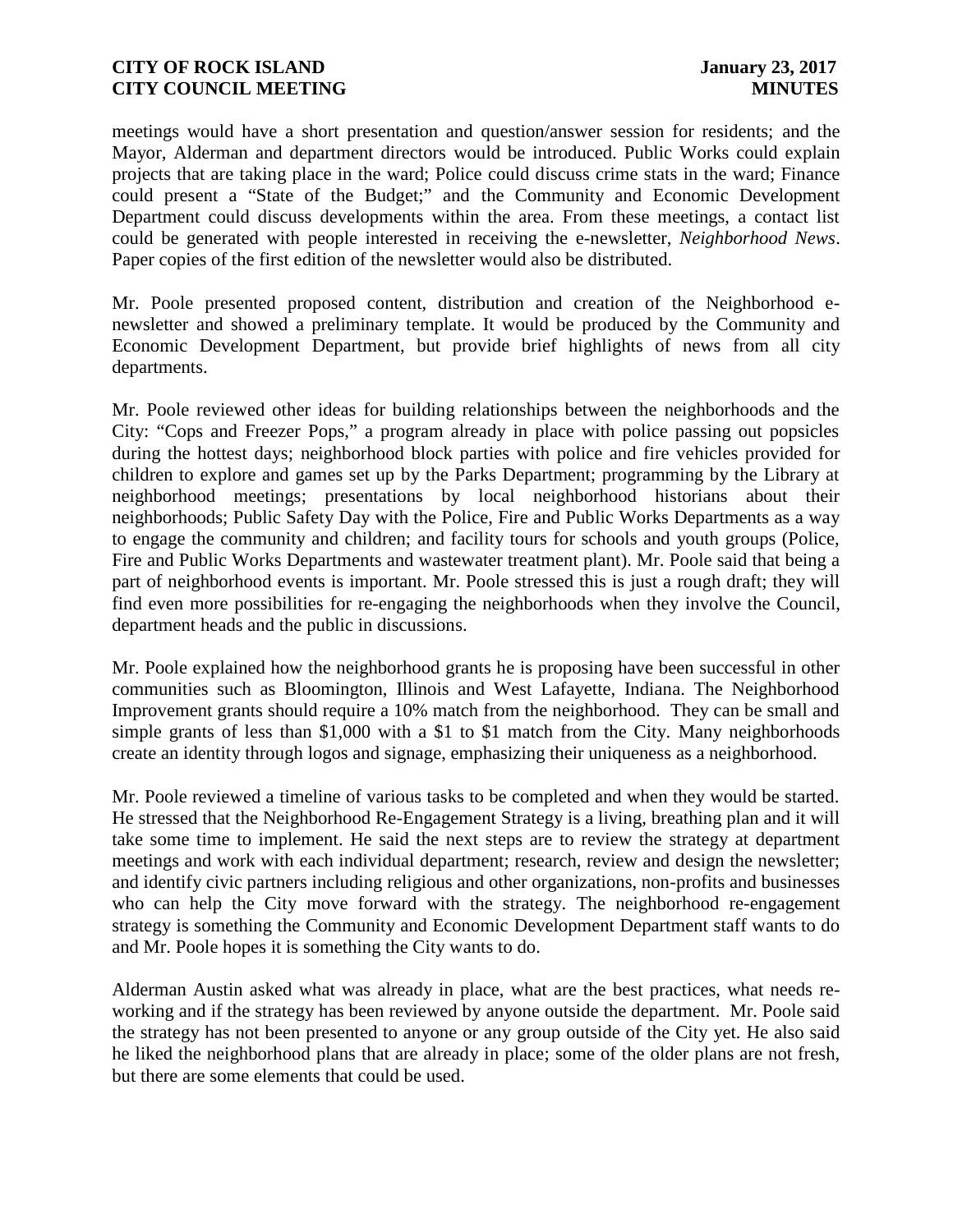Alderman Mayberry asked if they have been in touch with the Community Caring Conference (CCC). Mr. Poole said they have not reached out to any community organizations yet. They wanted to present to Council first, but Mr. Poole thinks the Community Caring Conference would be a great partner with the strategy.

Alderman Hotle asked if this was initiated by Mr. Poole when he came into the department. Mr. Poole replied that the Community and Economic Development Department staff worked together to create the plan. Alderman Hotle said she sits on the Neighborhood Partners task force and they would welcome more leadership from the City. She is pleased that there is now leadership at the City to marry community development and economic development together. Mr. Poole said it would be a lot of hard work and it won't be easy.

Alderman Schipp said he wants to see capacity move into a neighborhood area; for example, if there is a water main break, the Community and Economic Development Department could bring bottled water into the community. Alderman Schipp stated it was possible to micro target crime with GIS software. He said the Community and Economic Development Department should work with the ward aldermen to identify what and where the issues are. Alderman Schipp said it was important to tell the story through data and GIS could help the department move quickly to address issues as they come up.

Mr. Poole reported that the Community and Economic Development Department met today with the Information Technology and Police Departments to see how to address issues in an area and move the strategy forward.

# **ADJOURNMENT**

A motion made by Alderman Hotle and seconded by Alderman Schipp to adjourn the meeting carried by the following Aye and No vote. Those voting aye being: Alderman Tollenaer, Alderman Hotle, Alderman Schipp, Alderman Austin; Alderman Clark and Alderman Mayberry; those voting No, none. The meeting was adjourned at 6:29 p.m.

Judith H. Gilbert, City Clerk

\_\_\_\_\_\_\_\_\_\_\_\_\_\_\_\_\_\_\_\_\_\_\_\_\_\_\_\_\_\_\_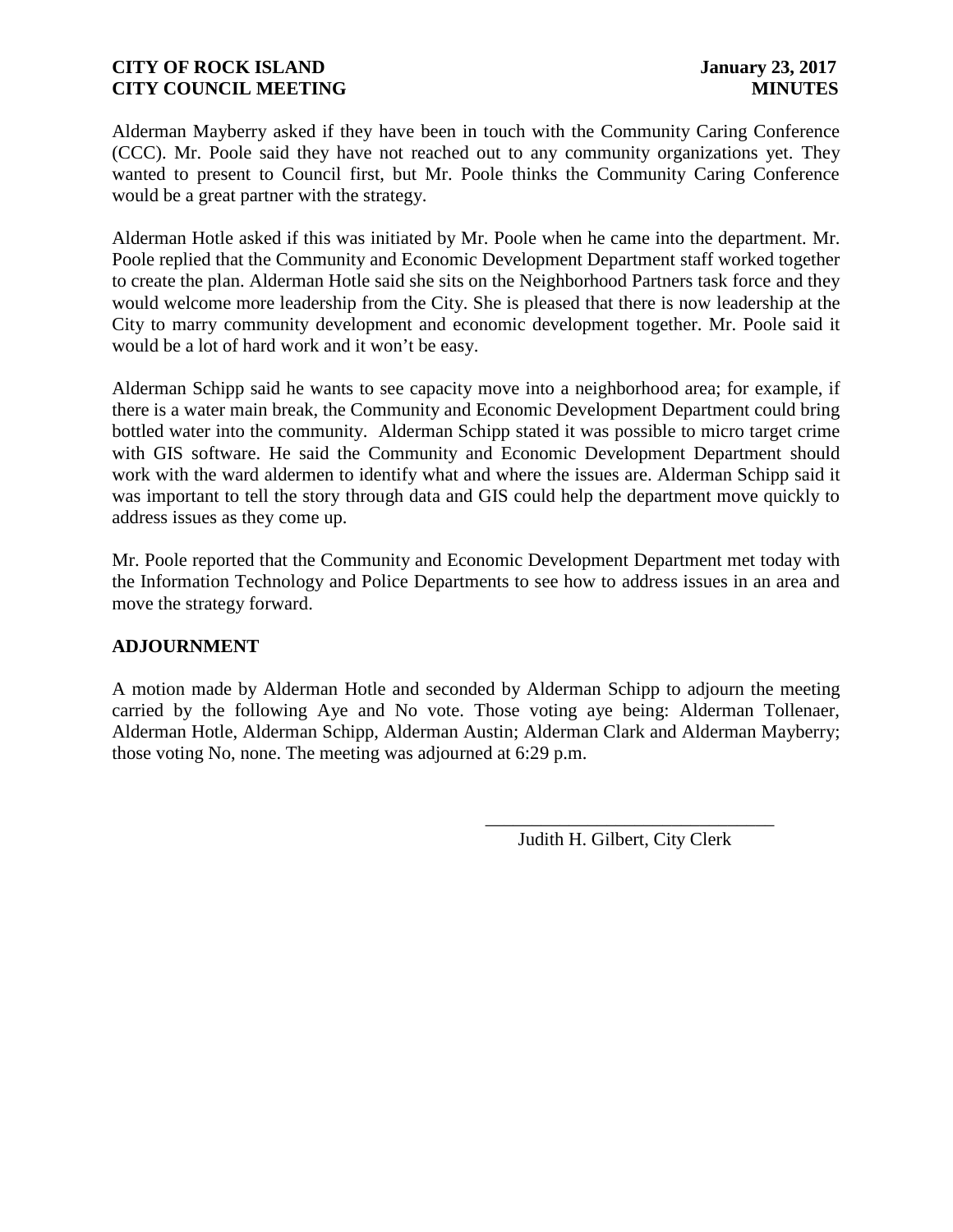Rock Island City Council met in regular session at 6:45 p.m. in Council Chambers of Rock Island City Hall. Present were Mayor Dennis E. Pauley presiding, and Aldermen P.J. Foley, Stephen L. Tollenaer, Kate Hotle, Joshua Schipp, Charles O. Austin III, Ivory D. Clark and Virgil J. Mayberry. Also present were Interim City Manager Randy Tweet and City Attorney Dave Morrison.

Introductory Proceedings

Mayor Pauley called the meeting to order and led in the Pledge of Allegiance. Alderman Schipp gave the Invocation.

## Agenda Item #5 **Minutes of the meeting of January 16, 2017.**

It was moved by Alderman Clark and seconded by Alderman Austin to approve the Minutes of the meeting of January 16, 2017 as printed. The motion carried by the following Aye and No vote; those voting Aye being; Alderman Foley, Alderman Tollenaer, Alderman Hotle, Alderman Schipp, Alderman Austin, Alderman Clark and Alderman Mayberry; those voting No, none.

Agenda Item #6 **Update Rock Island by Mayor Dennis E. Pauley.**

Student Recital – On Tuesday, January 24, 2017 there will be a General Student Recital done by Augustana College students at Wallenberg Hall in the Denkmann Memorial Building at the Augustana Campus. Concert starts at 8:00 pm and is free to the public. For more information, please call (309) 794-7323.

Chill Out and Listen – The Quad Cities Ukulele Club will put on a performance on Wednesday, January 25, 2017 at the Main Library located at 401  $19<sup>th</sup>$  Street. Come enjoy and kick back with your family at this free show from 6:00 pm to 7:30 pm.

Tween and Teen Gaming Night – On Thursday, January 26, 2017 the Main Library will host a gaming night for youth between the ages of 8 - 12 and 12 - 18. This is a free event so join us and play Wii U, Xbox 360, board games and of course, snacks. Hope to see you there.

Builders & Remodelers Home Show – The Quad Cities Builders & Remodelers Association Annual Home Show is February 3, 4, & 5, 2017 at the QCCA Expo Center. Friday hours are noon to 8:00 pm, Saturday 10:00 am to 8:00 pm and Sunday 10:00 am to 4:00 pm. Ticket prices are \$8.00 or pick up tickets at Hy-Vee and get \$1 off each. Youth 16 years and under get in FREE. On Friday, Seniors 60+ get in for only \$5. Visit www.qcbr.org for more information.

Rock Island Flood Risk Assessment Survey – The Illinois Department of Natural Resources, Office of Water Resources is partnering with the Illinois State Water Survey, Rock Island District US Army Corps of Engineers and the City of Rock Island to examine flood risk in the Mississippi River watershed. This means that survey crews will be in the flood risk areas beginning in mid-January and continue through the spring. This work will require these crews to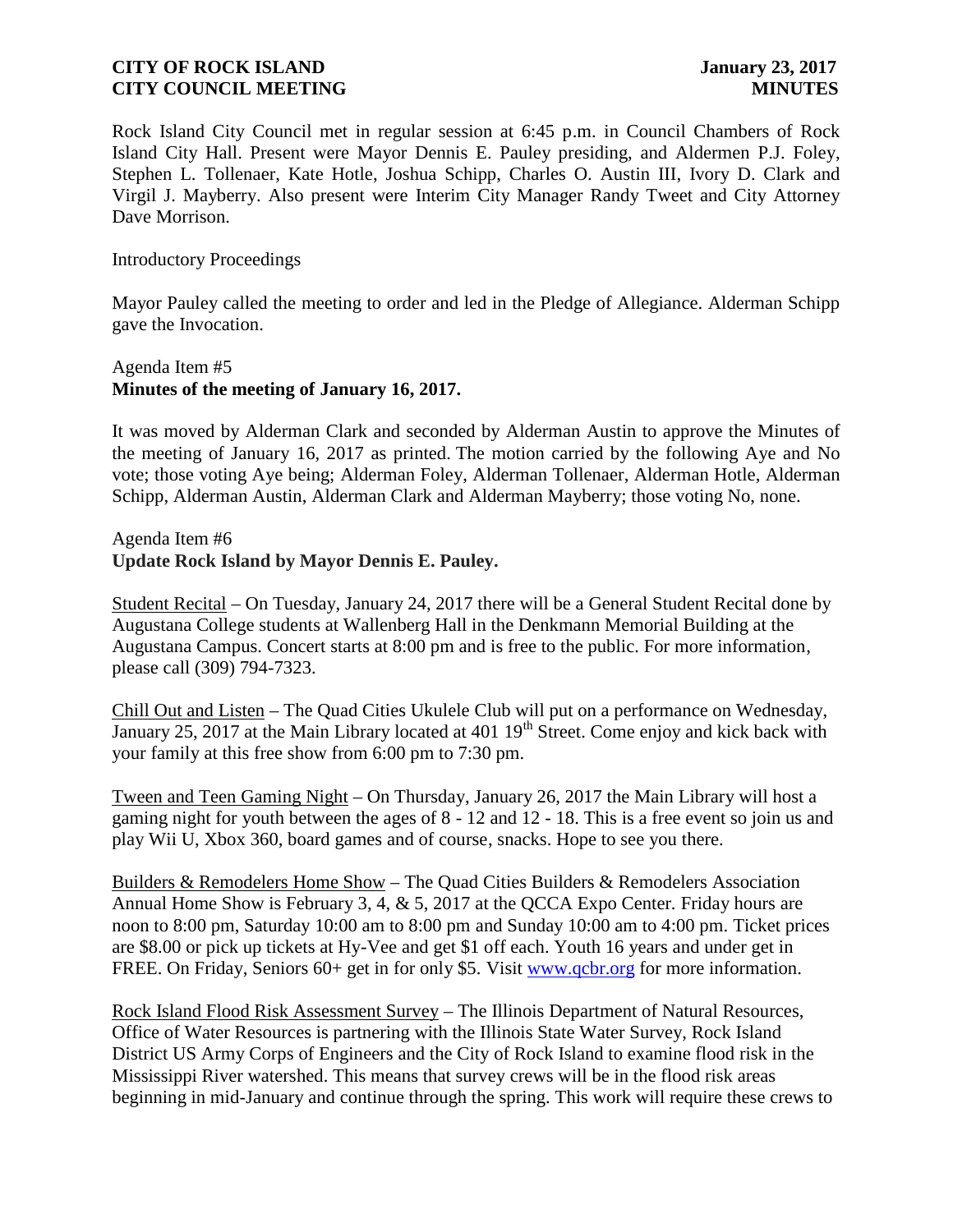briefly come onto individual properties to collect elevation information to determine potential flood threats to homes and businesses in the community. No disruption to property is anticipated.

# Agenda Item #7 **Proclamation declaring January, 2017 as Human Trafficking Awareness Month.**

Mayor Pauley read the proclamation. Maggie Tinsman, founder of Braking Traffik, accepted the proclamation. Ms. Tinsman recognized Cathy O'Keefe, Executive Director of Braking Traffik from Family Resources and Jane Hoffman from Rock Island, a Braking Traffik advisory council member. Ms. Tinsman thanked the City for the Proclamation. She said that trafficking or slavery is occurring in the Quad Cities. She asked everyone to learn about human trafficking and to become part of the solution. Ms. Tinsman would welcome a recommendation of someone from Rock Island to sit on their bi-state advisory council. She also said that drugs and human trafficking are closely connected; where there is human trafficking, there are always drugs involved. Ms. Tinsman said the Quad Cities should be free of the element that destroys basic human rights. Pictures were taken of the Mayor with Ms. Tinsman, Ms. Hoffman and Ms. O'Keefe.

Alderman Hotle thanked the women for their work on human trafficking. She praised Ms. Tinsman's leadership on the issue.

### Agenda Item #8

## **A Special Ordinance amending Chapter 14, Article II, Section 14-17 of the Code of Ordinances by changing the number of members of the Rock Island Park and Recreation Board.**

It was moved by Alderman Tollenaer and seconded by Alderman Clark to consider, suspend the rules and pass the ordinance. The motion carried by the following Aye and No vote; those voting Aye being; Alderman Foley, Alderman Tollenaer, Alderman Schipp, Alderman Austin, Alderman Clark and Alderman Mayberry; those voting No, none; those abstaining, Alderman Hotle.

# Agenda Item #9 **A Special Ordinance amending a zoning district and zoning map at 909 3rd Avenue.**

It was moved by Alderman Clark and seconded by Alderman Hotle to consider, suspend the rules and pass the ordinance. The motion carried by the following Aye and No vote; those voting Aye being; Alderman Foley, Alderman Tollenaer, Alderman Hotle, Alderman Schipp, Alderman Austin, Alderman Clark and Alderman Mayberry; those voting No, none.

Agenda Item #10 **CLAIMS**

It was moved by Alderman Austin and seconded by Alderman Schipp to accept the following reports and authorize payments as recommended. The motion carried by the following Aye and No vote; those voting Aye being; Alderman Foley, Alderman Tollenaer, Alderman Hotle,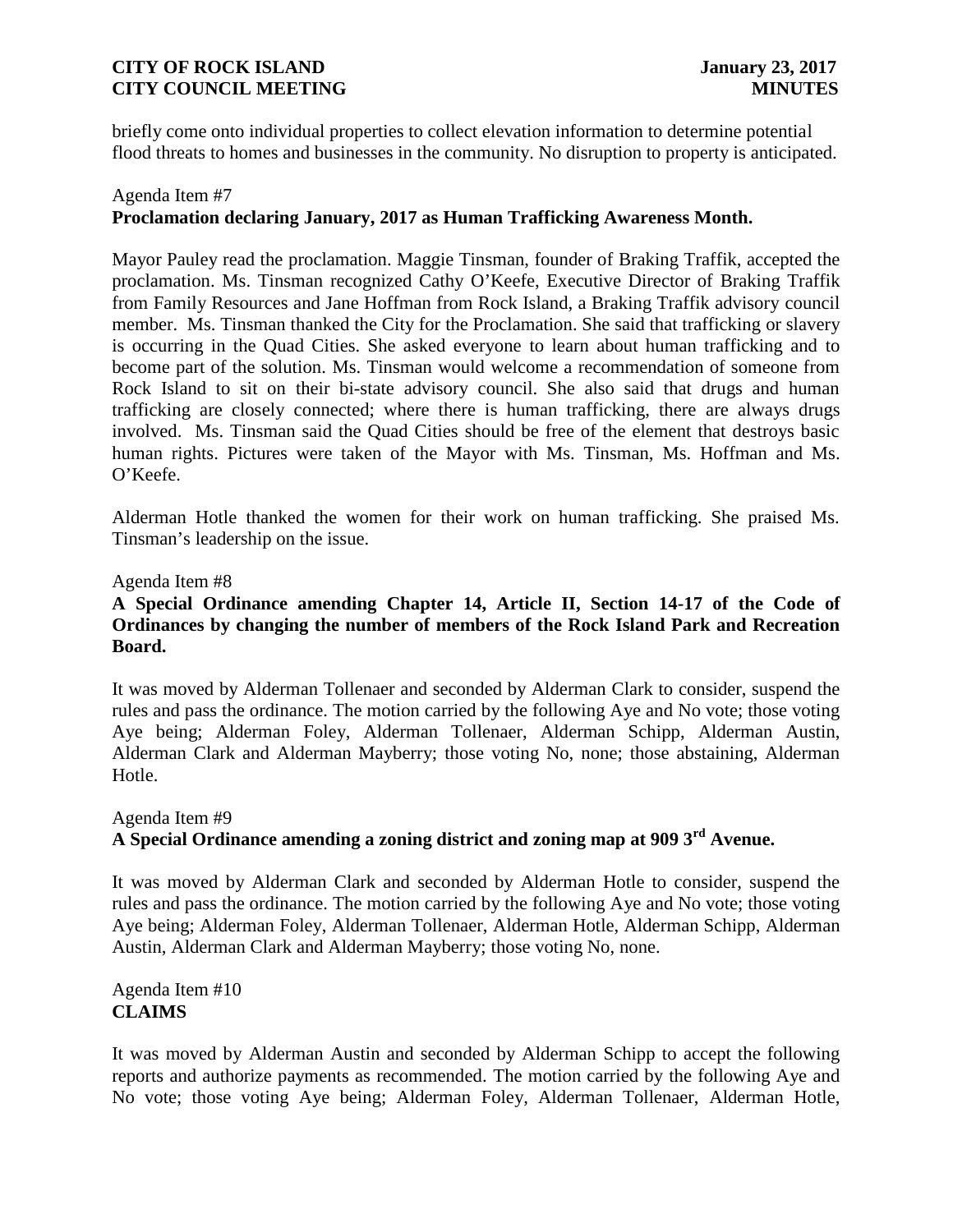Alderman Schipp, Alderman Austin, Alderman Clark and Alderman Mayberry; those voting No, none.

a. Report from the Human Resources Department regarding payment in the amount of \$6,623.82 to Dave Morrison of Rock Island, IL for legal services rendered for the month of December.

b. Report from the Human Resources Department regarding payment in the amount of \$11,000.00 to the Law Offices of Al Hofeld Jr., LLC, for General Liability claim.

c. Report from the Public Works Department regarding payment #9 and final in the amount of \$54,714.00 to Greenspace Associates of Davenport, IA for the 2015/2016 Sod Replacement Program for services provided from November 28, 2016 through December 31, 2016.

d. Report from the Public Works Department regarding payment in the amount of \$13,281.33 to Valley Construction, Inc. of Rock Island, IL for an emergency storm sewer repair at 111 20th Street.

### Agenda Item #11 **Claims for the week of January 13 through January 19 in the amount of \$1,001,384.02 and payroll for the weeks of January 2 through January 15 in the amount of 1,327,929.49.**

It was moved by Alderman Clark and seconded by Alderman Mayberry to allow the claims and payroll. The motion carried by the following Aye and No vote; those voting Aye being; Alderman Foley, Alderman Tollenaer, Alderman Hotle, Alderman Schipp, Alderman Austin, Alderman Clark and Alderman Mayberry; those voting No, none.

# Agenda Item #12 **Purchase Card Claims for the month of December in the amount of \$46,979.38.**

It was moved by Alderman Tollenaer and seconded by Alderman Hotle to approve the purchase card claims. The motion carried by the following Aye and No vote; those voting Aye being; Alderman Foley, Alderman Tollenaer, Alderman Hotle, Alderman Schipp, Alderman Austin, Alderman Clark and Alderman Mayberry; those voting No, none.

# Agenda Item #13

**Report from the Executive Department regarding proposed amendments to Chapter 3, Section 3-11 and Chapter 8, Article III, Division 2, Section 8-97 of the Code of Ordinances as it relates to video gaming licenses.**

It was moved by Alderman Foley and seconded by Alderman Hotle to approve the proposed amendments as recommended and refer to the City Attorney for an ordinance.

Alderman Austin asked if this would impact anyone who currently has a video gaming license. Mayor Pauley replied that it will not.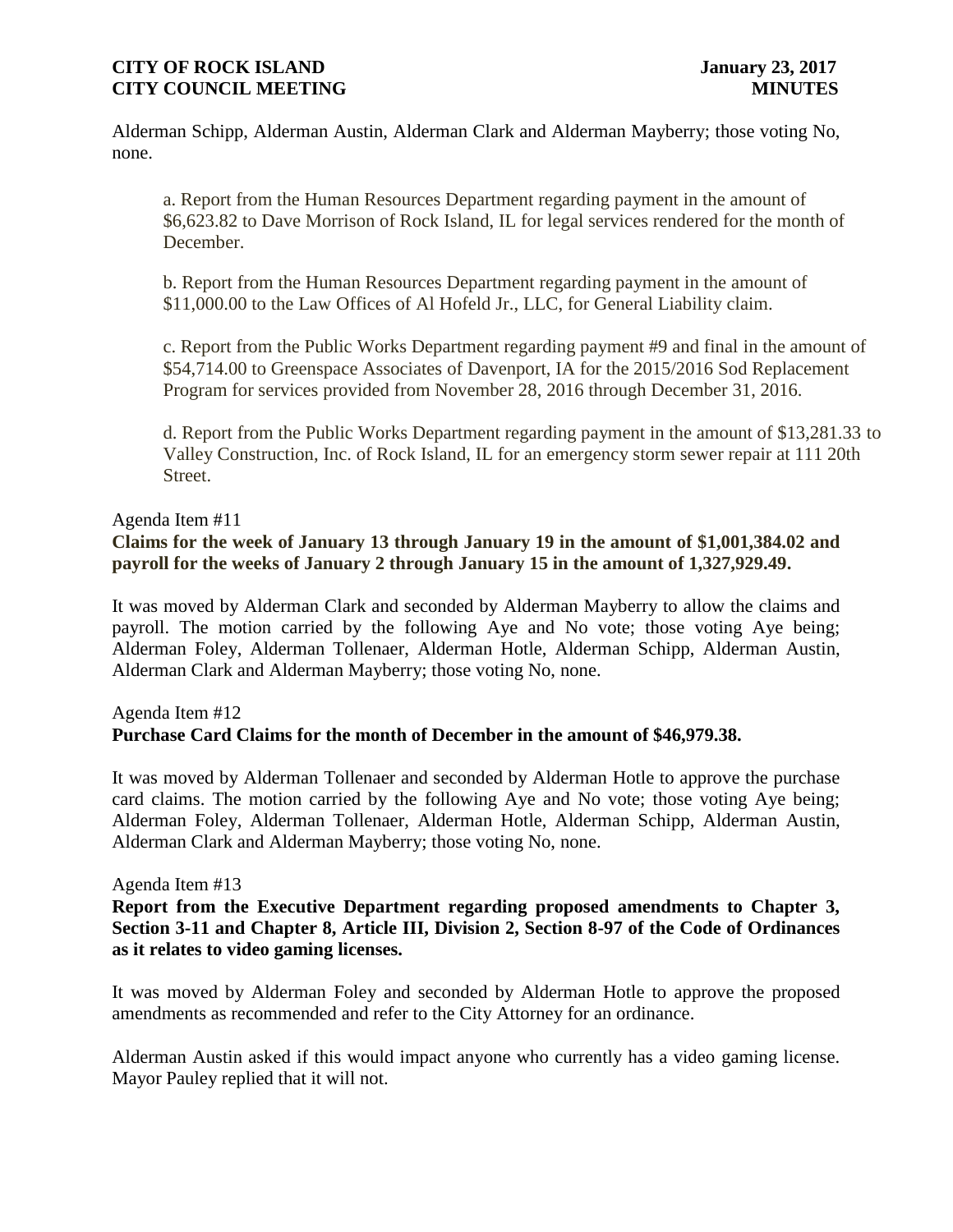The motion carried by the following Aye and No vote; those voting Aye being; Alderman Foley, Alderman Tollenaer, Alderman Hotle, Alderman Schipp, Alderman Austin, Alderman Clark and Alderman Mayberry; those voting No, none.

### Agenda Item #14

# **Report from the Fire Department regarding a proposed amendment to Chapter 6, Article II, Section 6-25 of the Code of Ordinances as it relates to electronic submission of all fire and life safety systems installation and inspection reports.**

It was moved by Alderman Hotle and seconded by Alderman Foley to approve the proposed amendment as recommended and refer to the City Attorney for an ordinance. The motion carried by the following Aye and No vote; those voting Aye being; Alderman Foley, Alderman Tollenaer, Alderman Hotle, Alderman Schipp, Alderman Austin, Alderman Clark and Alderman Mayberry; those voting No, none.

### Agenda Item #15 **Report from the Public Works Department regarding the emergency contractor rotation list.**

It was moved by Alderman Tollenaer and seconded by Alderman Austin to approve the emergency contractor rotation list as recommended. The motion did not carry by the following Aye and No vote; those voting Aye being; Alderman Tollenaer and Alderman Austin; those voting No being; Alderman Foley, Alderman Hotle, Alderman Clark and Alderman Mayberry; those abstaining; Alderman Schipp.

It was moved by Alderman Foley and seconded by Alderman Clark to amend the emergency contractor rotation list to those companies incorporated in and with corporate headquarters in the City of Rock Island, specifically Langman Construction and Valley Construction.

Discussion followed. Alderman Mayberry said it is for businesses in Rock Island. Mayor Pauley said the business being eliminated has done good work on repairs although one project did not go well. Attorney Morrison questioned the part of the motion "incorporated in the city of Rock Island" as there would not be any businesses actually incorporated within the city of Rock Island. Alderman Foley said he meant corporate headquarters in Rock Island. Alderman Clark said there are ongoing legal issues with one company. Alderman Hotle asked how often the list can be changed or updated. Mayor Pauley replied the list can be changed any time the City wants. Attorney Morrison said from a legal standpoint, it's important to separate what this motion is and what it is not. He further said the Council can set whatever parameters it wishes for the emergency contractor list, but the Council needs to be careful that the parameters do not make the City susceptible to suit. Alderman Tollenaer asked if the City Attorney had a legal opinion on the matter now. Mr. Morrison replied he does not have personal knowledge about the proposed contractors and their headquarters. He said the parameters must be for a legitimate purpose, as opposed to punishing someone for another contract.

Aldermen Foley and Clark said they want their motion and second to be amended to contractors on the list who have their corporate headquarters in Rock Island.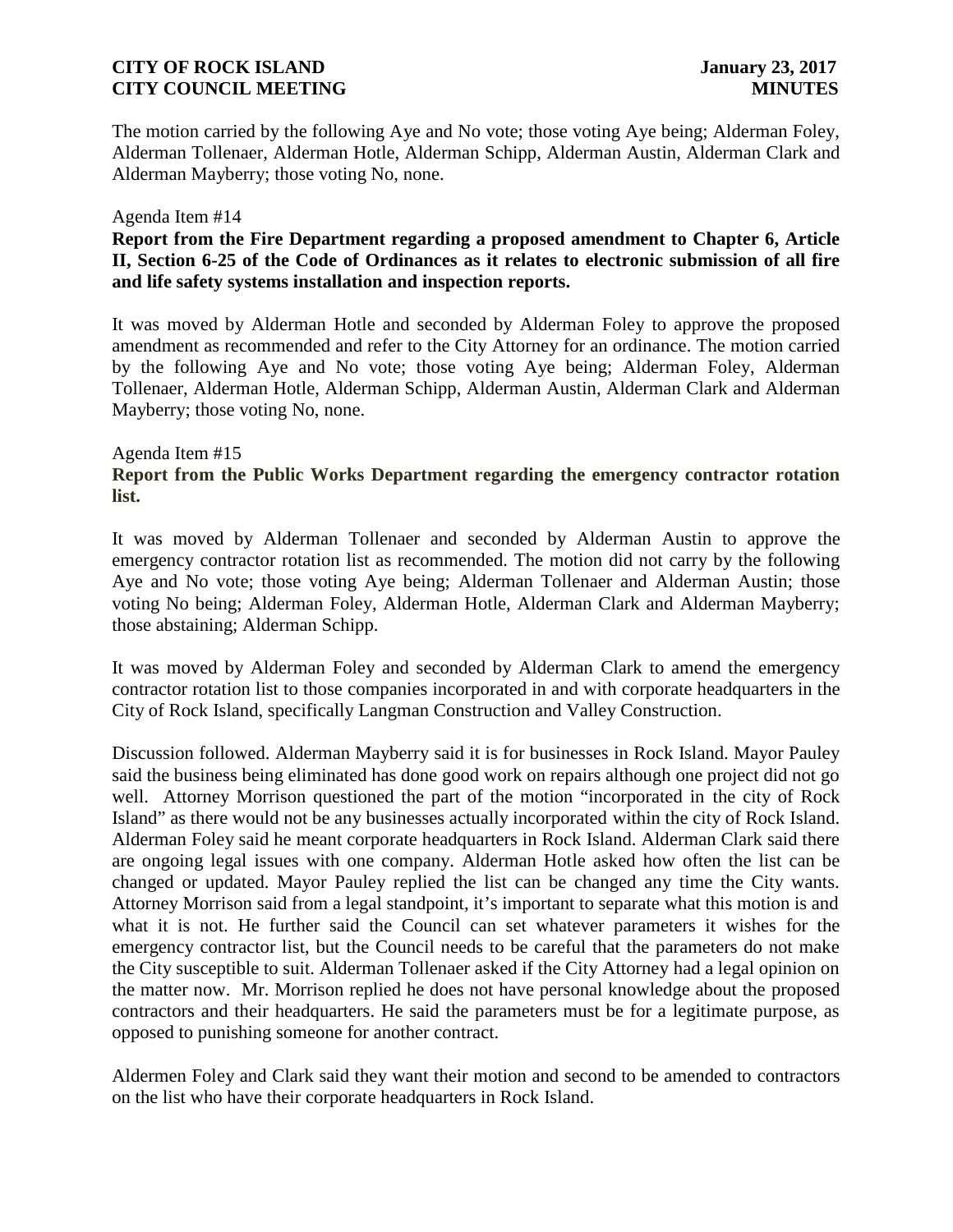Alderman Austin said the contractor who did the  $6<sup>th</sup>$  Avenue project ran into some obstacles on the 24<sup>th</sup> Street end, but any contractor on that job would have run into the same issues. Alderman Austin said it's an apples and oranges comparison. He views it as a punitive action and said the contractor has done excellent work for the City in the past. He asked if the company has been given any opportunity to respond or rectify any flaws. Further discussion followed.

Alderman Austin asked the Clerk to read the motion. The Clerk said "The motion is to amend the emergency contractor rotation list to firms that have their corporate headquarters in the city of Rock Island."

After discussion, the motion carried by the following Aye and No vote; those voting Aye being; Alderman Foley, Alderman Hotle, Alderman Clark and Alderman Mayberry; those voting No being; Alderman Tollenaer and Alderman Austin; those abstaining; Alderman Schipp.

#### Agenda Item #16

# **Report from the City Clerk regarding an activity application and Resolution for the Quad Cities River Bandits 5K Race on Saturday, April 8, 2017 from 9:00 a.m. to 10:00 a.m.**

It was moved by Alderman Foley and seconded by Alderman Hotle to approve the event as recommended and adopt the resolution. The motion carried by the following Aye and No vote; those voting Aye being; Alderman Foley, Alderman Tollenaer, Alderman Hotle, Alderman Schipp, Alderman Austin, Alderman Clark and Alderman Mayberry; those voting No, none.

### Agenda Item #17 **Other Business**

Alderman Mayberry asked Jerry Jones, Director of the Martin Luther King Center to come forward. Alderman Mayberry offered the following criticisms of the event held at the King Center to honor Martin Luther King on January 16: former and current elected officials were not recognized or given an opportunity to speak; children's essays featured in past years were eliminated; attendees were rushed to be out by noon and should have been allowed to stay longer; advertising in the event program featured one of the candidates for Mayor on the back of the program; the advertising for the program and how it was solicited; and the speaker was from Davenport and not from Rock Island. Alderman Mayberry said the King Center is Rock Island's; it is not the Quad Cities' or the regional Martin Luther King Center.

Mr. Jones addressed Alderman Mayberry's issues: the program was structured to not recognize every elected official in attendance which is how it has been done for the past several years; the children's essays were eliminated this year because of the difficulty in getting candidates for the contest especially with shorter notice this year and the need to streamline the event; the offering for the program was done by media release; no one was contacted personally or individually for the program; they are conservative in how they advertise so as not to show favoritism; former Alderman Brooks sits on the King Center board; the focus was on streamlining the event to ninety minutes so that people could get back to work; and historically, the event has had speakers from all across the nation, not just from Rock Island.